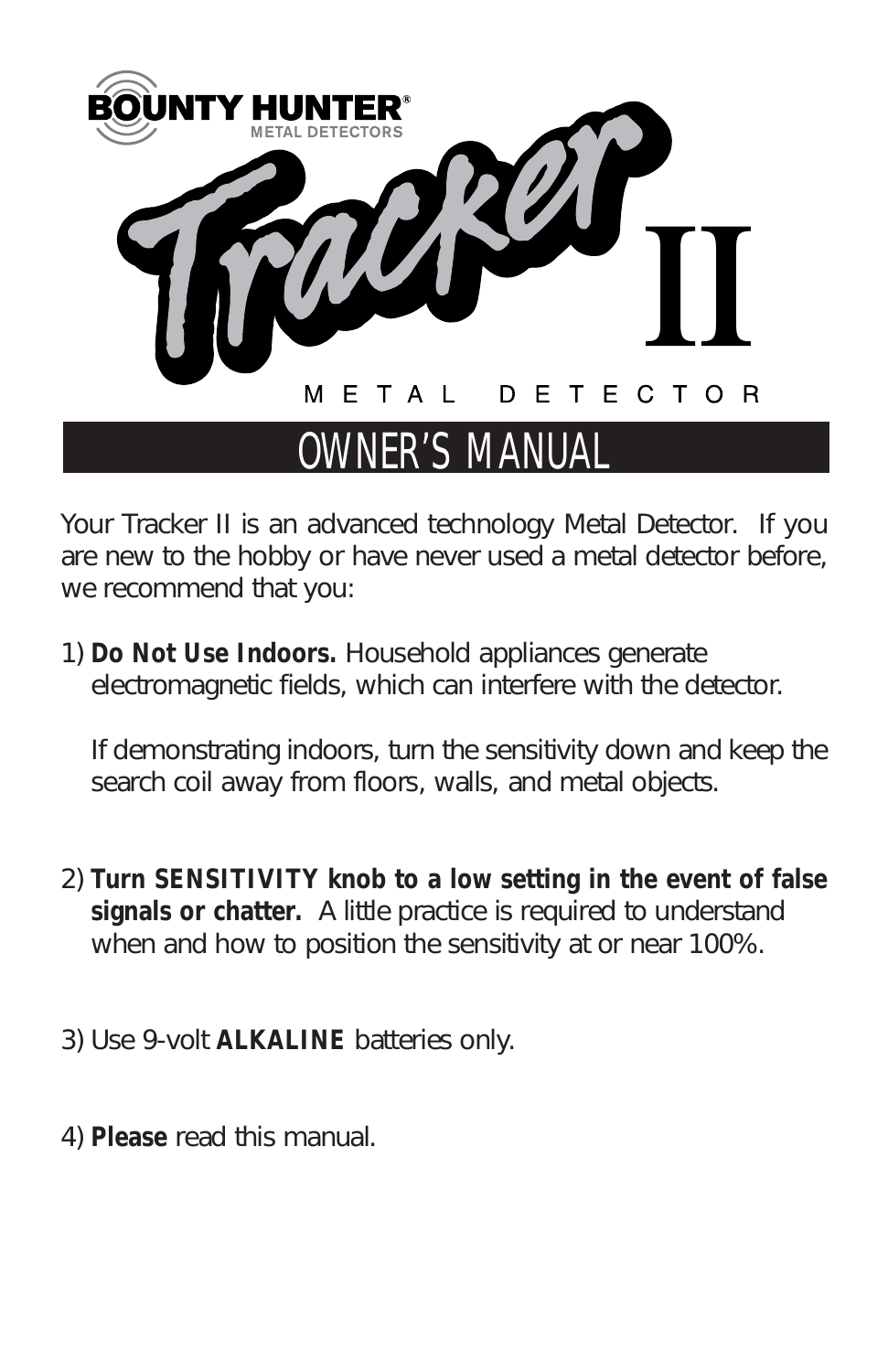# TABLE OF CONTENTS

| TERMINOLOGY 3                                    |
|--------------------------------------------------|
|                                                  |
|                                                  |
| <b>OPERATION-</b> Getting started in the Field 6 |
| <b>OPERATING MODES AND CONTROLS</b> 7            |
| <b>GROUND BALANCING</b> 8                        |
| IN THE FIELD TECHNIQUES 9 , 10, 11               |
| APPLICATIONS 12                                  |
|                                                  |
| <b>CARE AND MAINTENANCE</b> 14                   |
|                                                  |
| <b>CODE OF ETHICS</b> 16                         |
|                                                  |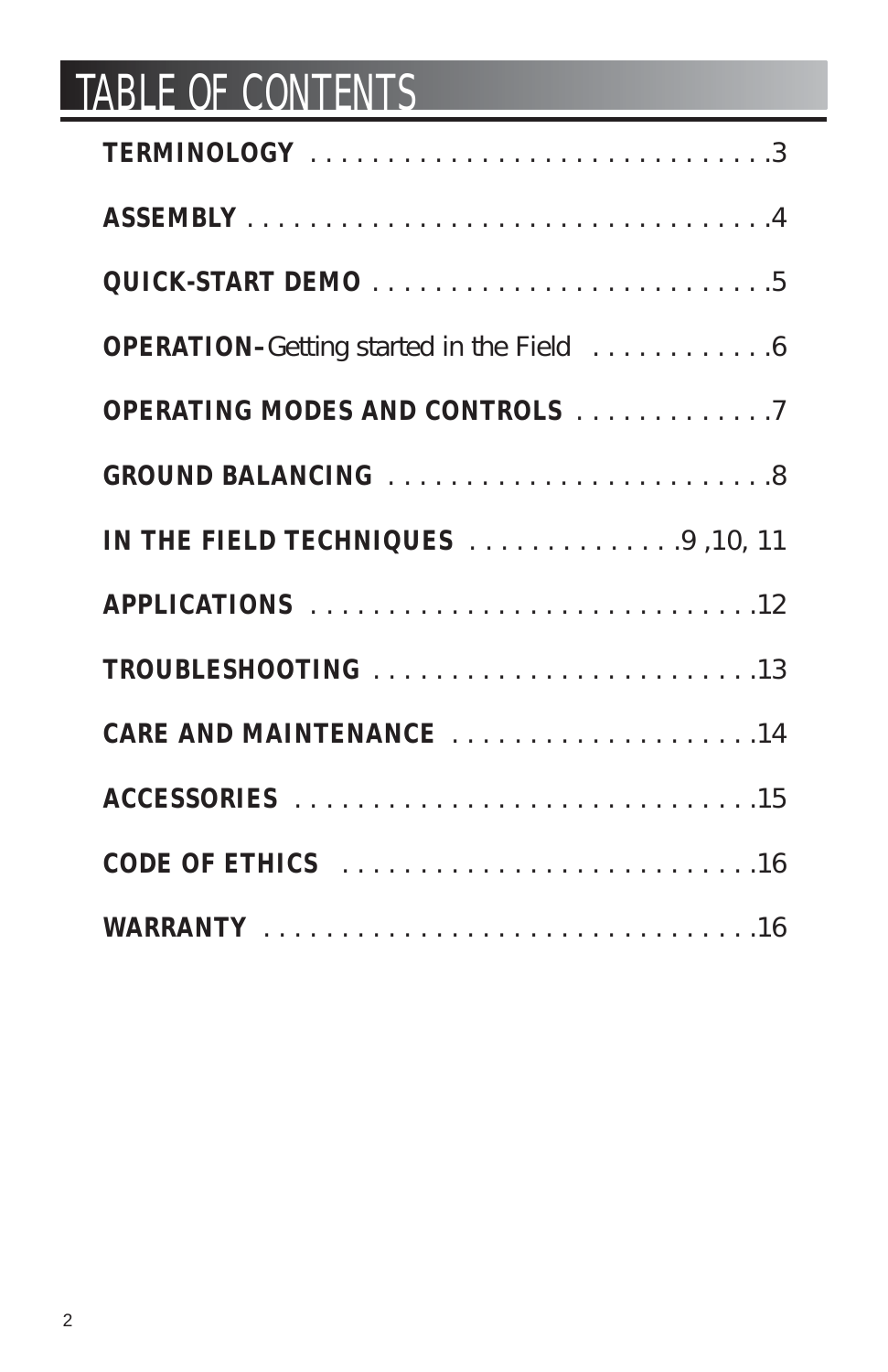## TERMINOLOGY

*The following terms are used throughout the manual, and are standard terminology among detectorists.*

#### ELIMINATION

*Reference to a metal being "eliminated" means that the detector will not emit a tone when a specified object passes through the coil's detection field.*

#### **DISCRIMINATION**

When the detector emits different tones for different types of metals, and when the *detector "eliminates" certain metals, we refer to this as the detector "discriminating" among different types of metals. Discrimination is a fixed-start-point elimination system.*

#### RELIC

*A relic is an object of interest by reason of its age or its association with the past. Many relics are made of iron, but can also be made of bronze or precious metals.*

#### IRON

*Iron is a common, low-grade metal that is often an undesirable target in certain metal detecting applications. Examples of undesirable iron objects are old cans, pipes, bolts, and nails.*

*Sometimes, the desired target is made of iron. Property markers, for instance, contain iron. Valuable relics can also be composed of iron; cannon balls, old armaments, and parts of old structures and vehicles can also be composed of iron.*

#### **FFRROUS**

*Metals which are made of, or contain, iron.*

#### **PINPOINTING**

*Pinpointing is the process of finding the exact location of a buried object. Long-buried metals can appear exactly like the surrounding earth, and can therefore be very hard to isolate.*

#### PULL-TABS

*Discarded pull-tabs from beverage containers are the most bothersome trash items for treasure hunters. They come in many different shapes and sizes. We have incorporated special features into the detector to let you eliminate, or be alerted to the presence of, the most common types. Since there are many different types, some cannot be 100% differentiated from other types of metals. For example, newer pull-tabs can possess the same magnetic signature as a nickel.*

#### GROUND BALANCE

*Ground Balancing is the ability of the detector to ignore, or "see through," the earth's naturally occurring minerals, and only sound a tone when a metal object is detected.*

#### WATERPROOF

*The search coil can be submerged in water. The control housing must stay dry.*

#### COINSHOOTING

*Finding buried coins is the most popular metal detecting application. The most valuable are very old; take care in unearthing them to avoid damage.*

#### CACHE

*Pronounced "cash". A cache is a buried or hidden valuable stored inside a case, strong box, or bag.*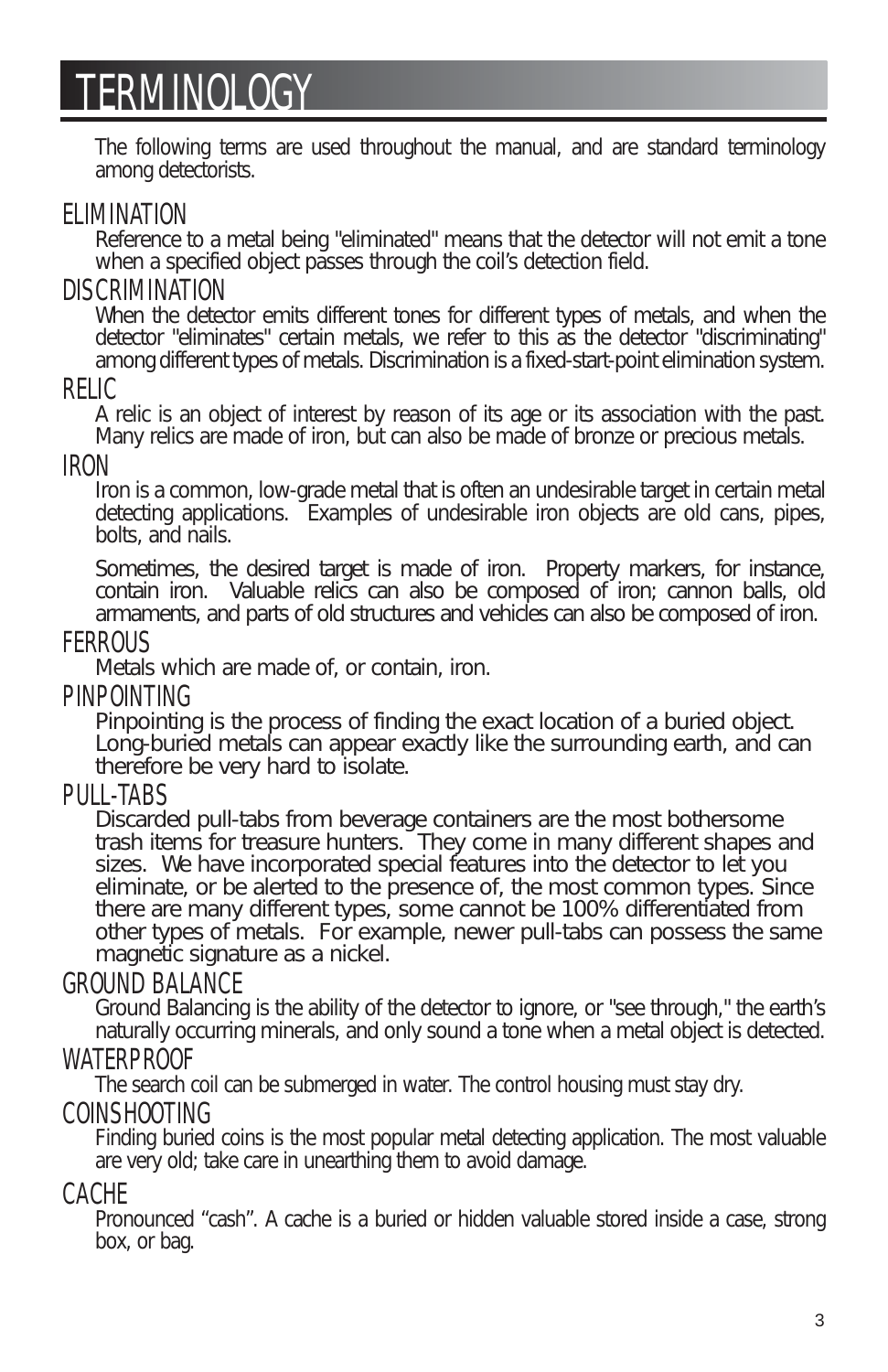## **ASSEMBLY**

### *No tools are required. Follow these steps:*

- *1 Unpack your detector and find the following parts:*
	- *•Detector body, attached to S-rod handle and search coil.*
	- *•Lower stem (short metal tube with plastic extension and silver button).*
	- *(2) Coil knobs. One with a shaft attached, one without.*
- *2 Depress the button on the lower stem and push the lower stem into the upper stem.*
- *3 Wind the search coil cable around the two-piece stem.*
- *4 Leave some slack in the cable as you reach the end of the lower stem.*
- *5 Attach the coil to the stem using the coil knobs.*
- *6 Install two (2) 9-volt ALKALINE batteries (not included). There are two battery doors on the back of the detector body.*

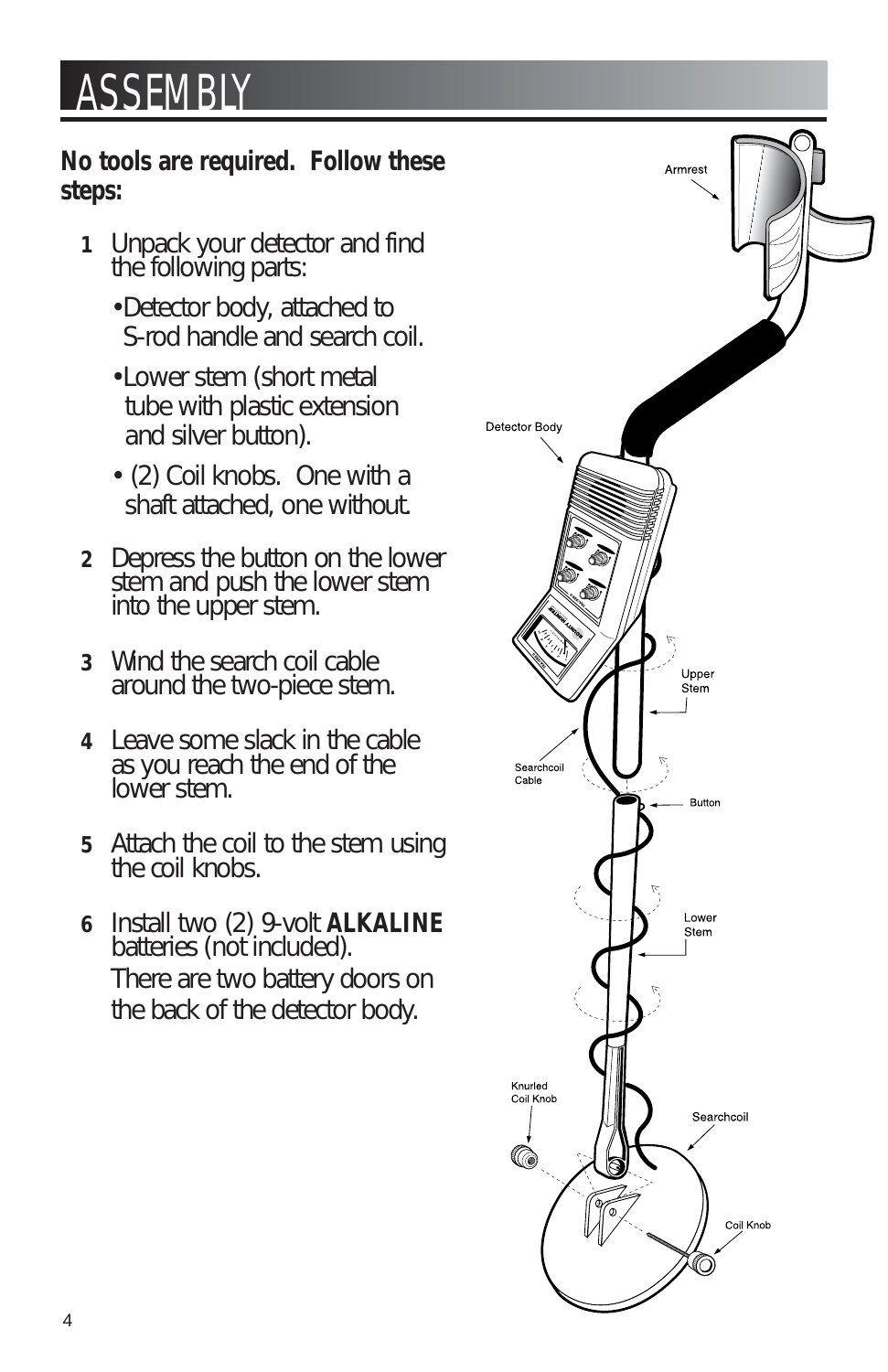# QUICK-START DEMO

## I. SUPPLIES NEEDED

| $\bullet$ A Nail                                           | $\cdot$ a Nickel |
|------------------------------------------------------------|------------------|
| • A large screwdriver or other large metal object • a Dime |                  |

*• A newer zinc penny (dated after 1982) • a Quarter*

## II. POSITION THE DETECTOR

- *a. Have a friend hold the detector, with the coil raised up off the ground. If testing alone, place the detector on a table, with the search coil hanging over the edge.*
- *b. Keep the search coil away from walls, floors, and metal objects.*
- *c. Remove watches, rings, jewelry and all metal objects from hands and wrists.*
- *d. Position search coil parallel to the ground.*

## III. POWER UP

- *a. Click the MODE control on to the ALL-METALS position.*
- *b. Turn the SENSITIVITY control to the 2:00 position.*
- *c. Keep the GROUND control at NORMAL.*
- *d. Turn DISCRIMINATION knob to low.*

## IV. SWEEP OBJECTS OVER THE SEARCH COIL

- *a. Sweep all objects over the search coil.*
- *b. Sweep coins with flat surface parallel to coil. This is usually how you will find them buried in the ground.*
- *c. Notice that all objects induce the same tone. All metals are detected.*
- *d. Objects must be in motion over the coil to be detected.*

## V. TONE MODE

- *a. Click the MODE control to TONE.*
- *b. Turn the DISCRIMINATION knob to the 3:00 position.*
- *c. Sweep all objects over the search coil.*
	- *1. Notice the different tones for different objects.*
	- *2. Notice no tone for ferrous objects*

## VI. DISCRIMINATION MODE

- *a. Click the MODE control to DISC.*
- *b. Sweep all objects over the search coil.*
- *c. Move the DISCRIMINATION knob to different positions for each object. Move between low and high.*
- *d. Notice the different tones for different objects.*
- *e. Notice that some objects can be completely eliminated with the DISCRIMINATION control knob.*







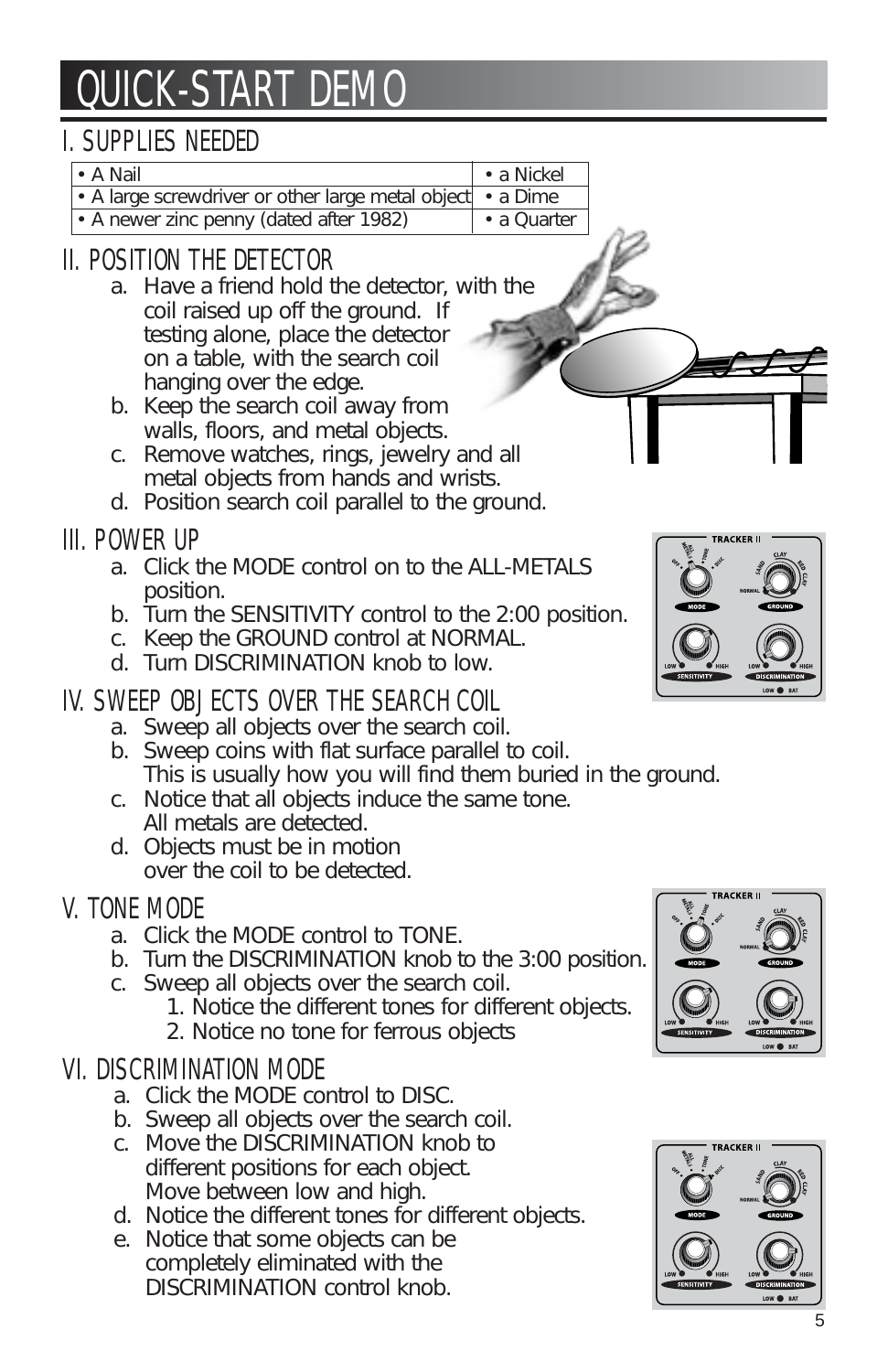# OPERATION–Getting Started in the Field

## **STANCE**

*•Stand with your arm extended in front of your body. Hold the search coil off the ground, about 1/2 inch above the surface.*

*•Position the search coil parallel to the ground.*

### SWEEP

*•Swing the coil slowly, from side to side. The coil must be in motion to detect metal.*

*•Maintain the coil parallel to the ground. Do not raise the coil at the end of each sweep.*



*•Move slowly and overlap each sweep as you move forward, sweeping the coil in half-circle movements.*

> *•The coil must be in motion to detect metal. Your Tracker II incorporates motion detection technology. A motionless search coil will not detect buried objects.*

## TARGET RESPONSE

*Most desirable targets will induce repeatable tones. When the detector emits a tone, pass the coil over the same spot again, and listen for a consistent repeatable tone each time the coil passes over the target zone.*

*Broken tones and nonrepeatable tones usually indicate the presence of trash or irregularly shaped objects. Electromagnetic interference (EMI) can cause false, or non-repeatable, signals. emitted by power lines (overhead or buried), other detectors (keep 2 detectors 20 feet apart), or by machinery and motors.*

## STARTING CONTROL SETTINGS

*The easiest way to get started is with the control settings as follows:*

> *MODE – at Disc GROUND – at Normal SENSITIVITY – at 3:00 position DISCRIMINATION – at 12:00*

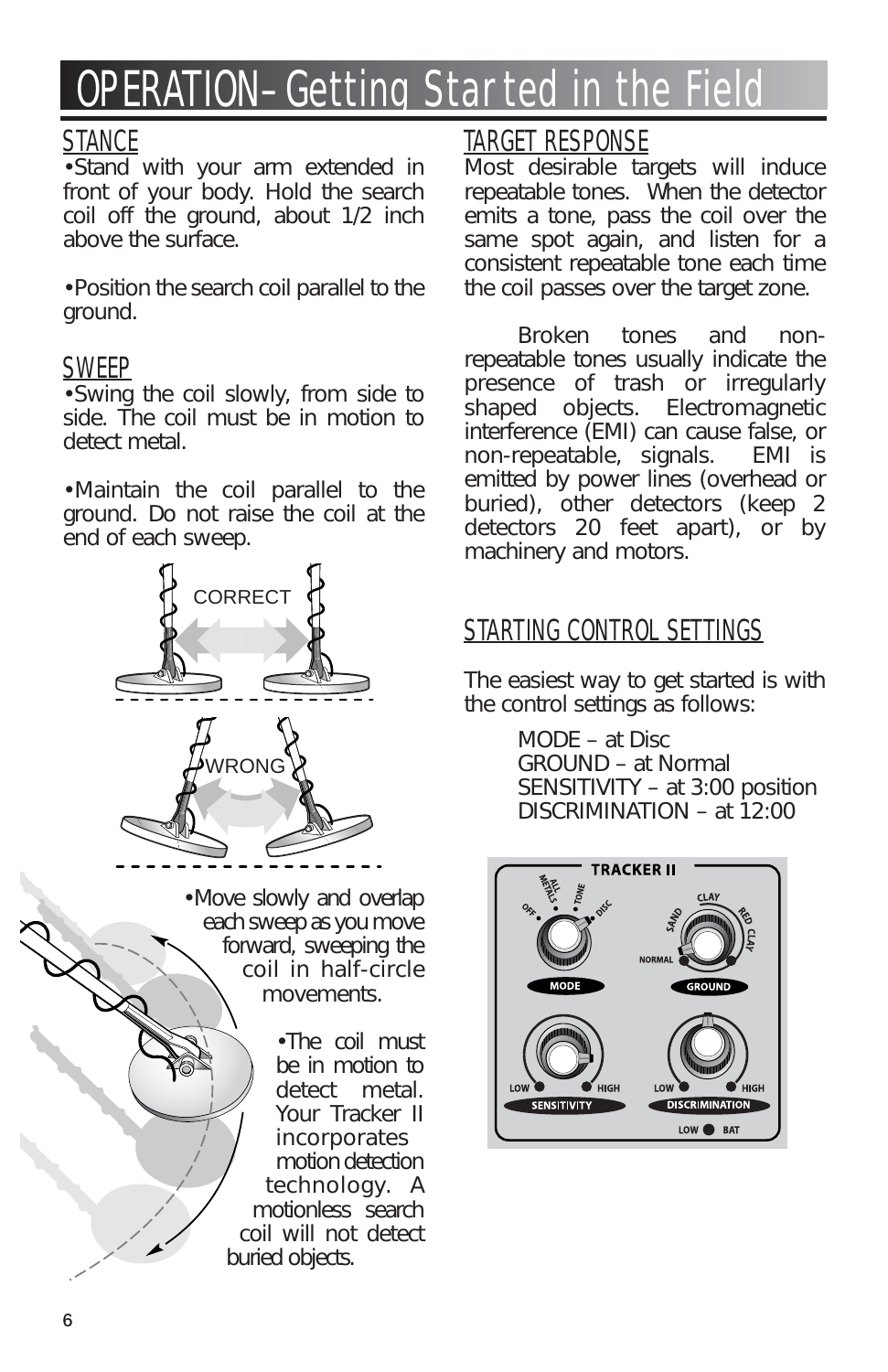# OPERATING MODES AND CONTROL

#### *The Tracker II has Three Operating Modes*

## *1 ALL-METALS*

- *a. All metals are detected*
- *b. Single tone response, regardless of metal type*
- *c. Maximum depth detection capability*

*Operating Controls*

*DISCRIMINATION knob does not apply*

#### *APPLICATIONS*

*Relic Hunting, Cache Hunting and general applications like property marker locating*

### *2 TONE*

- *a. Ferrous metals are automatically eliminated from detection.*
- *b. Two-tone audio response classifies metals as illustrated:*



*c. Adjust the DISCRIMINATION Control when encountering low-tone objects. If the Disc control can be adjusted to induce a broken (or scratchy) tone, the buried item is probably trash. A broken tone can usually be achieved between the 12:00 and 2:00 positions.* 

*APPLICATIONS Coin Shooting Jewelry Hunting*

- *3 DISC: Full Discrimination* 
	- *a. Ferrous metals are automatically eliminated from detection.*
	- *b. Two-tone audio response classifies metals as illustrated above under the Tone mode.*
	- $control$  knob to completely *eliminate unwanted items from detection. Metals are eliminated from detection as illustrated:*

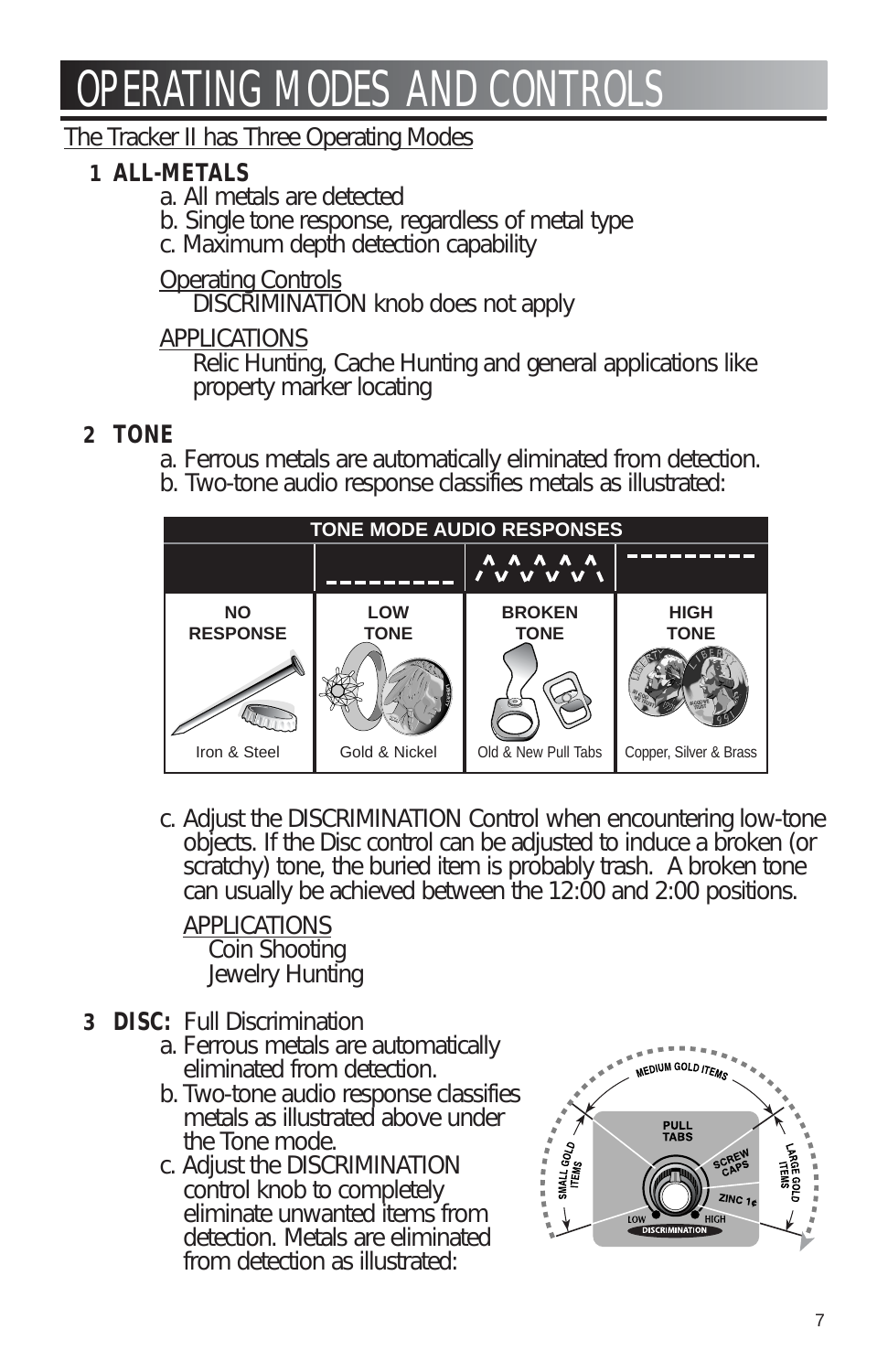# GROUND BALANCING

*You can effectively detect in most soil conditions with the GROUND control in the NORMAL position. As you sweep the coil from side-to-side, the detector is constantly scanning the ground and self-adjusting to changing soil conditions. Soils vary in their magnetic, conductive and alkaline properties. Soils vary by region of the country, and can even vary within small areas; soil at the top of a hill can be different from the soil in a nearby depression.*

*Automatic ground balancing requires a level, consistent coil sweep. Do not lift the coil at the ends of your sweeps. Maintain a consistent coil speed as you move the coil from side to side.*

*For increased detection efficiency in extreme soil conditions, you may want to manually adjust the ground balance. If your detector emits excessive nonrepeatable signals, you may be detecting over magnetic, highly conductive or alkaline soils. Most types of sand can be balanced with the GROUND control in the 9:00 or 10:00 position. Clay and red-clay soil common to the Southeastern U.S. can usually be balanced in the 11:00 to 4:00 positions.*

## GROUND BALANCE ADJUSTMENT

*Move the search coil rapidly straight up and down over the ground in a Yo-Yo fashion. Do not sweep the coil during this ground balance adjustment process. Do not touch the coil to the ground. Move the coil up and down between 1 inch and 1 foot above the ground.* 



*Move the GROUND control to the left-most position at which the detector DOES NOT beep while moving the coil up and down in a Yo-Yo fashion.*

*To verify the ground balance at any time in any ground condition, perform this Yo-Yo test (move the coil up and down rapidly over the ground, without touching the ground). If the detector remains quiet while doing the Yo-Yo test (with the GROUND knob motionless, and a spot of ground which does not contain metal), then your detector is ground balanced.*

*The detector may beep while turning the GROUND knob; this is normal. Move the knob in small increments.*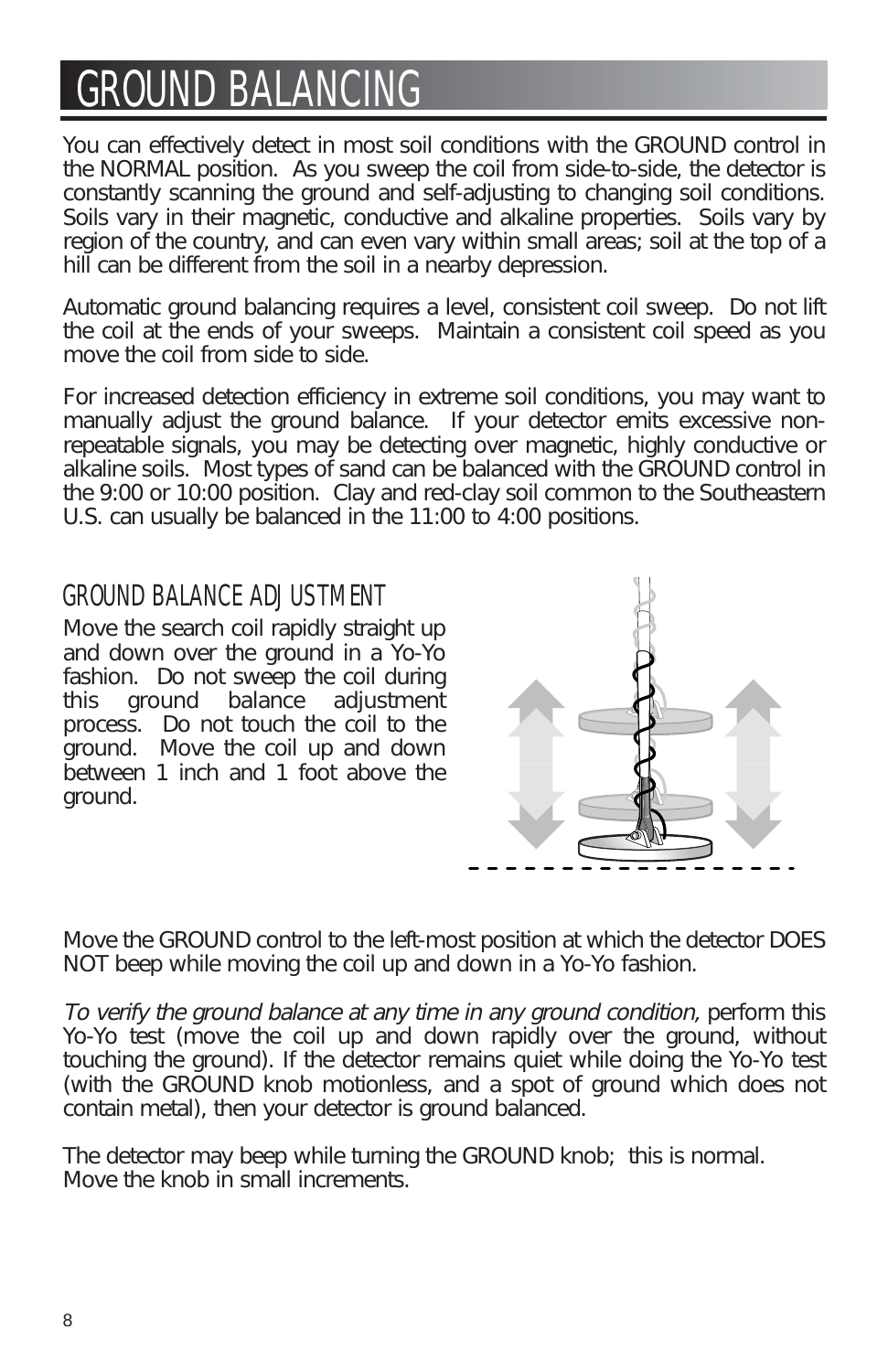## IN THE FIELD TECHNIQUES

#### TONE RESPONSE

*With practice in the field, you will learn to classify buried objects according to the different tones and the clarity and repeatability of the tones.*

*If you experience confusing and nonrepeating tones, do the following:*

- *1 Turn the SENSITIVITY knob to the 2:00 position*
- *2 Ground Balance the detector as described on Page 8.*
- *3 Use the DISC mode.*
- *4 Turn the DISCRIMINATION knob to High.*

*It is easiest to start in the DISC mode; ferrous objects will be automatically eliminated, and the DISCRIMINATION knob can be used to eliminate other types of trash items. While searching an area of ground in DISC mode, move the DISCRIMINATION knob to different settings until you understand the relationship between discrimination levels and the types of metals eliminated at each level.*

*Only dig up targets that induce repeatable tones. Each time you pass the search coil over a possible target, you should hear the same tone. If the tone does not repeat on each pass, varies in tone, or varies in location, then the target is USUALLY not of value.*

*Inconsistent tones are evidence of high oxidation (rusted metals) or irregularly shaped objects. Note, however, that multiple tones may be evidence of multiple targets. If you cannot pinpoint the location of a very strong signal, lift the coil higher off the ground until a weaker, but more precise signal, is heard. For very weak signals, try moving the coil in short, rapid sweeps, close to the ground.*

#### PINPOINTING

*Accurate pinpointing takes practice and is best accomplished by "X-ing" the suspected target area.*

- *1 When a buried target is identified by a repeatable tone response, continue sweeping the coil over the target in a narrowing side-toside pattern.*
- *2 Take visual note of the place on the ground where the "beep" occurs.*
- *3 Stop the coil directly over this spot on the ground.*
- *4 Turn your stance 90 degrees, facing the target from a different angle.*
- *5 Sweep the coil back and forth, making visual reference of the intersection of these two sweep paths.*
- *6 If necessary, "X" the target at different angles to "zero in" on the exact location on the ground at which the beep occurs.*



*When pinpointing a target, try drawing an "X", as illustrated, over where the tone is induced.*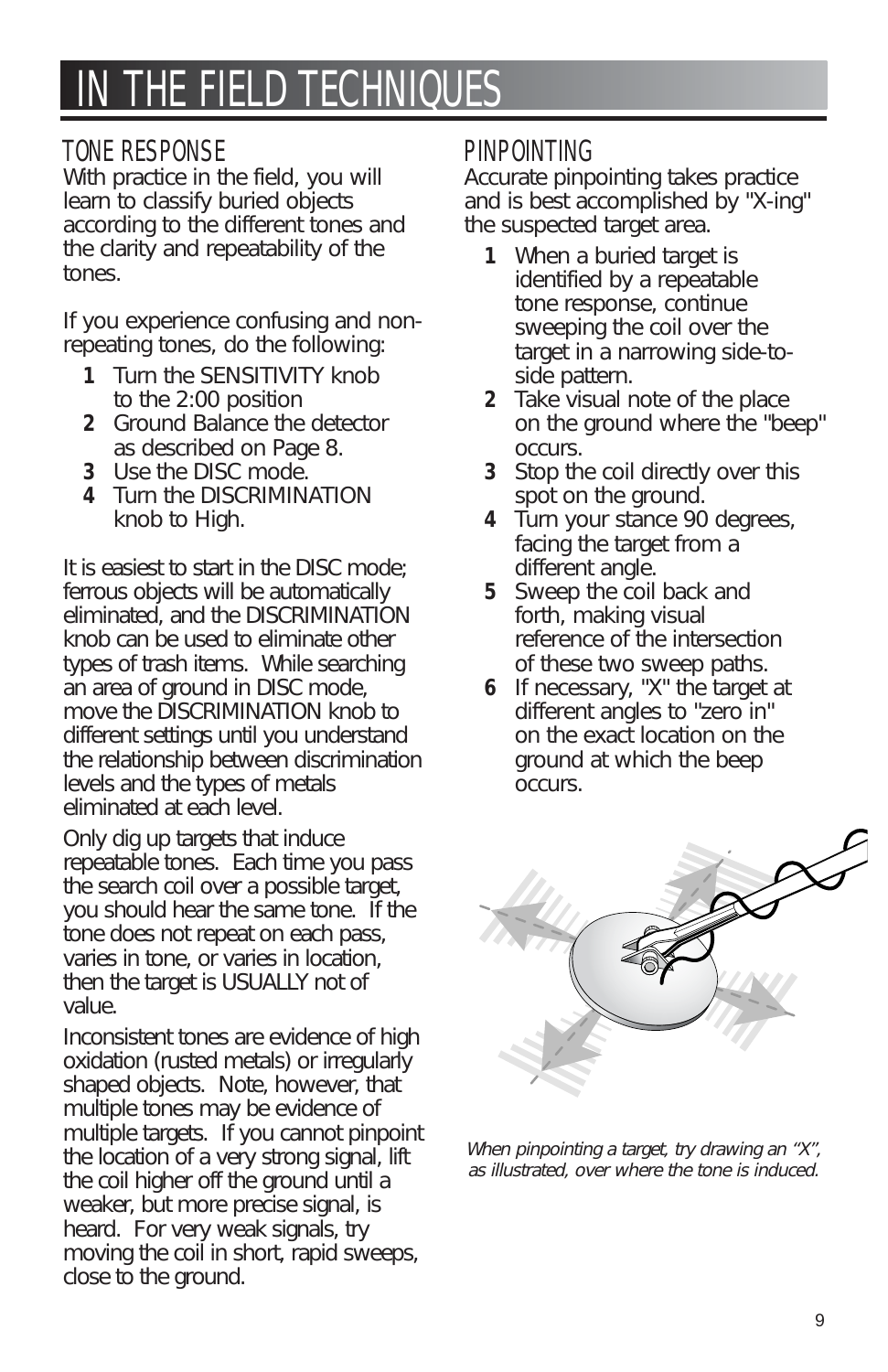## IN THE FIELD TECHNIQUES

#### GOLD TARGETS

*Gold will induce a low tone. In the DISC mode, gold will be eliminated at various DISCRIMINATION knob settings, depending upon the size of the object. Smaller gold objects will be eliminated at lower discrimination settings. A man's gold wedding band, for example, will be eliminated in approximately the 12:00 discrimination position. Gold flakes and necklaces will be eliminated at low discrimination settings. If hunting for gold, you will need to dig all targets, until you become familiar with the slight differences (if any) between gold targets, and common trash objects. Since a gold ring is shaped like older pull-tabs, the two will induce similar tones. A gold ring can induce a double-beep as the coil passes over the two sides of a ring; older pull-tabs can induce a "broken" tone with the discrimination knob in the 12:00 to 1:00 position.*

#### SILVER TARGETS

*Silver objects will induce a high tone. Repeatable high-tone responses are usually worth digging. Highly oxidized metals will, unfortunately, also induce high tones. If a high-tone target is difficult to pinpoint, it could be oxidized metal.*

#### DISCRIMINATION CONTROL

*In the DISC mode, as you rotate the DISCRIMINATION knob clockwise, more types of metals are eliminated from detection. Discrimination is a*  $elimination$  system; *objects eliminated at a low setting remain eliminated at high settings.*



*The illustration above shows the approximate positions where different types of metals are eliminated. Objects come in many shapes, sizes, and levels of purity, so these positions can vary.*

#### SENSITIVITY ADJUSTMENT

*Use the SENSITIVITY knob to eliminate Electromagnetic Interference (EMI). EMI is both naturally occurring and man-made. Common sources of EMI are power lines, both suspended and buried, and broadcasting antennas. Operating machinery can also produce EMI.*

*If your detector chatters or beeps erratically with the SENSITIVITY knob in the 100% clockwise position, reduce the sensitivity until the chatter stops (usually to the 1:00 to 3:00 position)*

*The SENSITIVITY knob can also be used if you suspect the presence of deeper targets underneath a shallower target. Reduce the sensitivity to eliminate the detection of the deeper target, so as to properly locate and identify the shallower target.*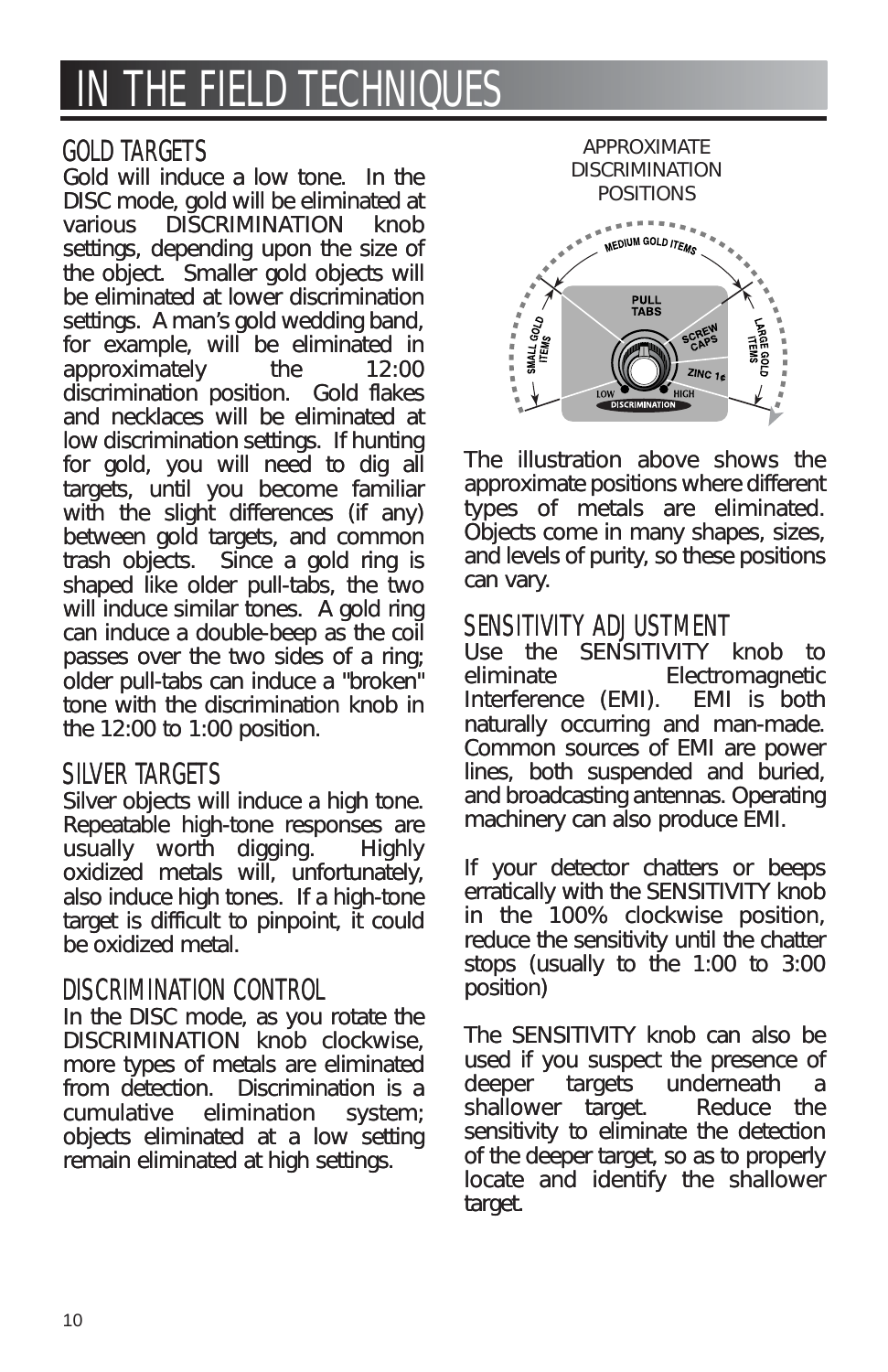# IN THE FIELD TECHNIQUES

## LOW BATTERY INDICATOR

*The indicator light on the control panel will light up and stay on if the batteries need replacing. When replacing batteries, replace both batteries at the same time. Use ALKALINE batteries only. Non-alkaline batteries will cause poor detector operation and lose power quickly.*

## TRASH ITEMS

- *Pull-Tabs: You will encounter a never-ending variety of pull-tabs. Most of the older variety, those that detached completely from the can, will produce a broken, scratchy tone with the discriminator adjusted to the 12:00 to 1:00 position in TONE mode, and can be completely eliminated from detection in DISC mode. Many newer pull-tabs have a magnetic signature similar to that of a nickel.*
- *Cans: Older cans were made from tin, and can oxidize, inducing a high tone in DISC mode. The best way to distinguish tin cans from valuable silver coins, is with careful pinpointing. With practice, you can learn to recognize a smaller target zone for a coin, and a larger zone for a tin can.*
- *Foil: Foil can generally be eliminated in DISC mode. Small pieces of foil usually induce a low tone.*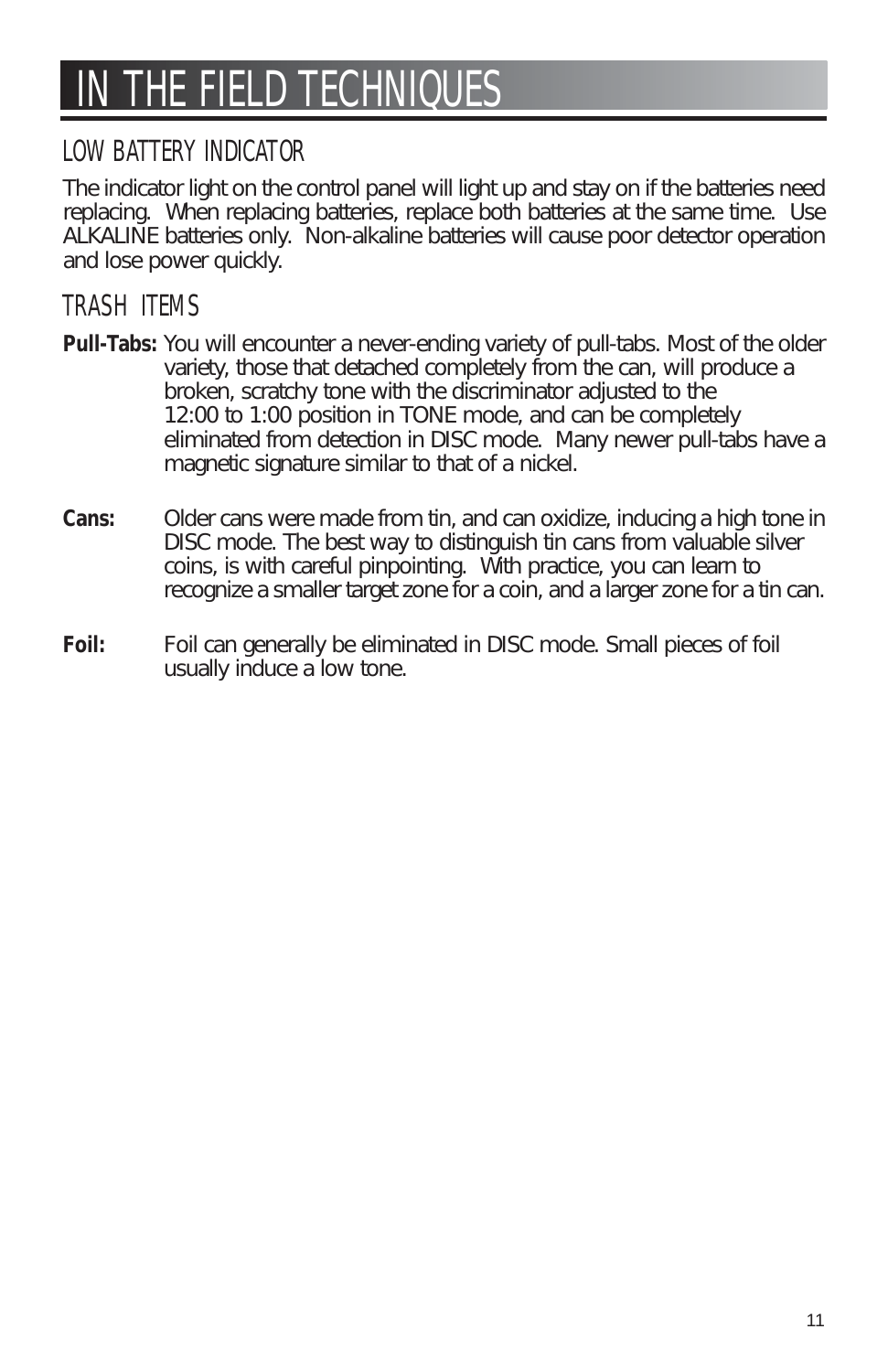#### COINSHOOTING

*The most popular metal detecting application. When coinshooting, you want to discriminate out pull-tabs, screw caps, and iron objects. Beware that highly oxidized steel may also be detected. In the event of low tones, tune Discrimination control to induce "scratchy" tones; these might be trash items.*

#### *Control Settings Required:*

- *1) DISC Mode*
- *2) DISCRIMINATION knob in 2:00 position*

### RELIC HUNTING

*A relic is a historical object, sometimes of great value. Relics can be found in abandoned homes, plowed fields, or even your own back yard. Research the local library to learn of historical events or places in the area. You can then target your search to a specific area and gain valuable insight into the local history. Always obtain permission before entering private or government property.*

#### *Control Settings Required:*

*1) ALL-METALS Mode 2) SENSITIVITY at High*

### CACHE HUNTING

*A cache, pronounced "cash" is a buried or hidden valuable stored inside a case, strongbox, or bag. A cache can be hidden in the floor or walls of a house, or buried nearby.*

#### *Control Settings Required:*

- *1) ALL-METALS Mode*
- *2) SENSITIVITY at High*

### JEWELRY HUNTING

*Jewelry can be found wherever people congregate. Beaches, parks, schoolyards, and fair grounds are all littered with lost jewelry. Gold necklaces are very difficult to detect unless they are packed tightly together. Rings can induce tones similar to pull-tabs.*

#### *Control Settings Required:*

- *1) TONE Mode*
- *2) DISCRIMINATION Control adjusted constantly to discern nature of buried object.*

### UTILITY APPLICATIONS

*Use your Tracker II to find property markers and lost items. Keep your detector in the ALL-METALS mode for these tasks.*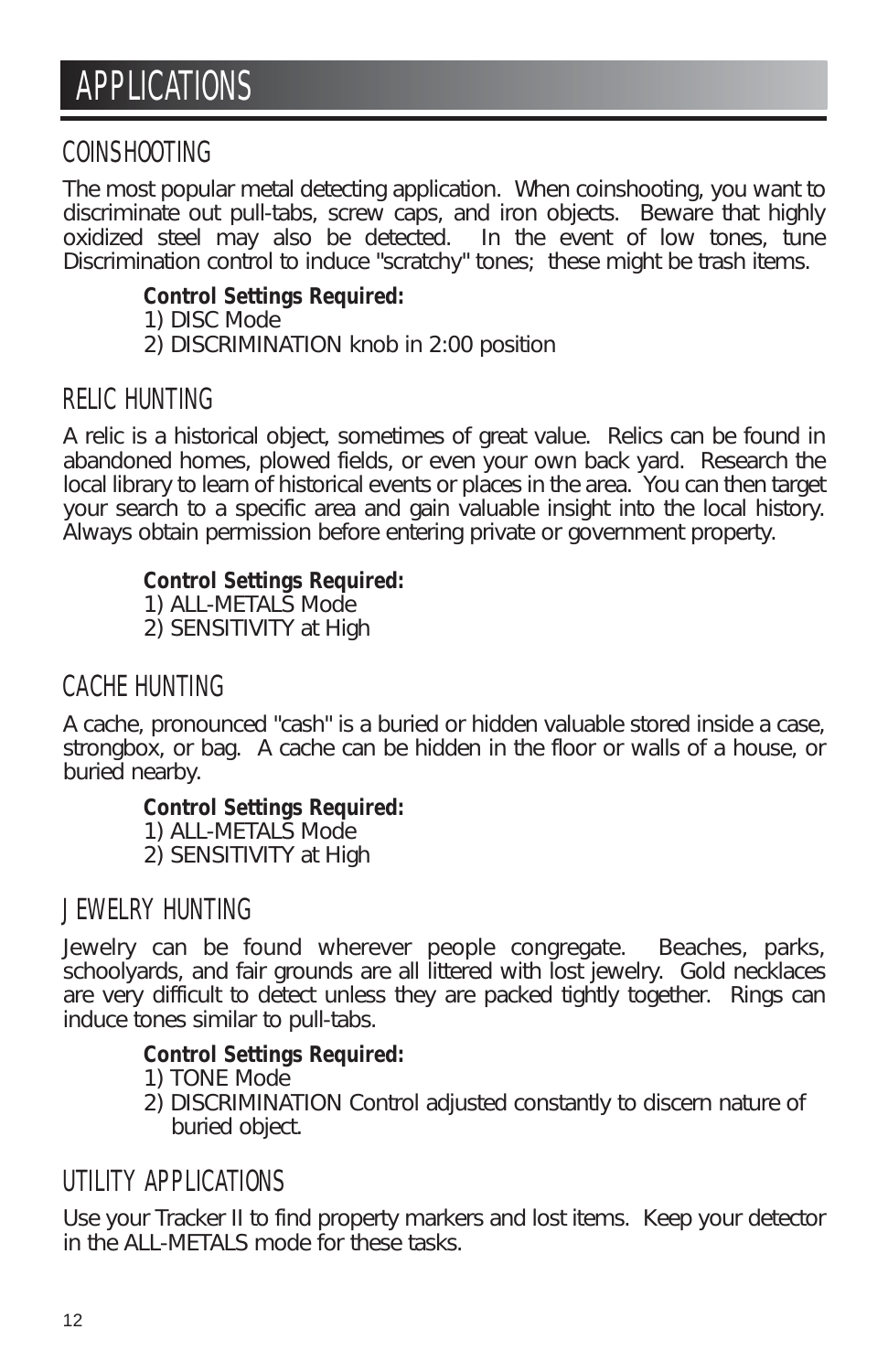# TROUBLESHOOTING

|  | <b>TROUBLE SHOOTING GUIDE</b> |  |
|--|-------------------------------|--|
|--|-------------------------------|--|

| <b>SYMPTOM</b>                                        | <b>CAUSE</b>                                                     | <b>SOLUTION</b>                                                         |
|-------------------------------------------------------|------------------------------------------------------------------|-------------------------------------------------------------------------|
| No power, no<br>sounds                                | • Dead batteries<br>• Batteries not<br>connected properly        | • Replace batteries<br>• Securely snap<br>batteries on to<br>connectors |
| Detector chatters<br>or Beeps Erratically             | • Electromagnetic<br>Interference                                | • Stay away from<br>Power lines or<br>operating machinery               |
|                                                       | • Using Indoors                                                  | • Use Outdoors Only                                                     |
|                                                       | • Using Near Another<br><b>Metal Detector</b>                    | • Keep 2 detectors at<br>least 20 feet apart                            |
|                                                       | • Wrong Type of Batteries                                        | • Use 9-Volt ALKALINE<br>batteries only (do not                         |
|                                                       | • Sensitivity Set Too High<br>for Environment                    | use heavy duty batteries)<br>• Reduce Sensitivity                       |
| Detector Beeps at End<br>of Sweeps<br>(false signals) | • Improper Sweep<br>Technique - Swinging<br>Coil Like a Pendulum | • Sweep Coil Parallel to<br>Ground                                      |
| Many False Signals in<br>the Field                    | • Detector Not Ground<br><b>Balanced Correctly</b>               | • Ground Balance<br>Detector per P.8<br>instruction                     |
|                                                       | • Sensitivity Too High                                           | • Reduce Sensitivity                                                    |
|                                                       | • Oxidized Targets                                               | • Only Dig Up<br>Repeatable Signals                                     |
|                                                       |                                                                  | • Increase<br>Discrimination Level<br>(turn control<br>clockwise)       |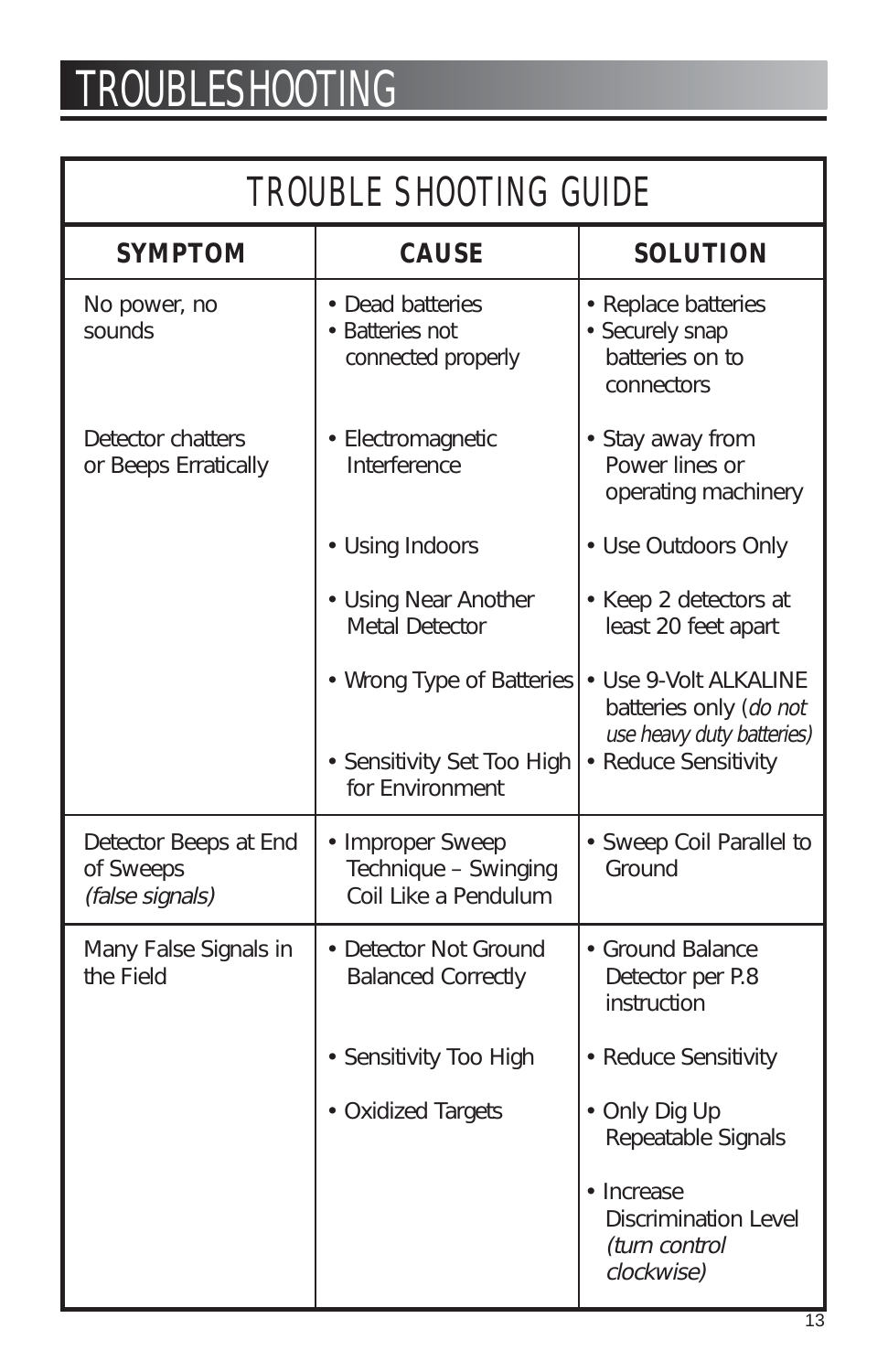# **CARE AND MAINTENA**

*Your Tracker II Metal Detector is an example of superior design and craftsmanship. The following suggestions will help you care for your metal detector so you can enjoy it for years to come.*

*Handle the metal detector carefully. Dropping it can damage circuit boards and cases.*

*Use and store the metal detector in normal temperature environments. Temperature extremes can shorten the life of electronic devices and distort or melt plastic parts.*

*Wipe the metal detector with a damp cloth occasionally to keep it looking new. Do not use harsh chemicals, cleaning solvents, or strong detergents to clean the metal detector.*

*The coil is waterproof and may be submerged in either fresh or saltwater. Be careful to prevent water from entering the chassis. After using the coil in saltwater, rinse it with fresh water to prevent corrosion of the metal parts.*

*Modifying or tampering with the detector's internal components can cause a malfunction and will invalidate your detector's warranty.* 





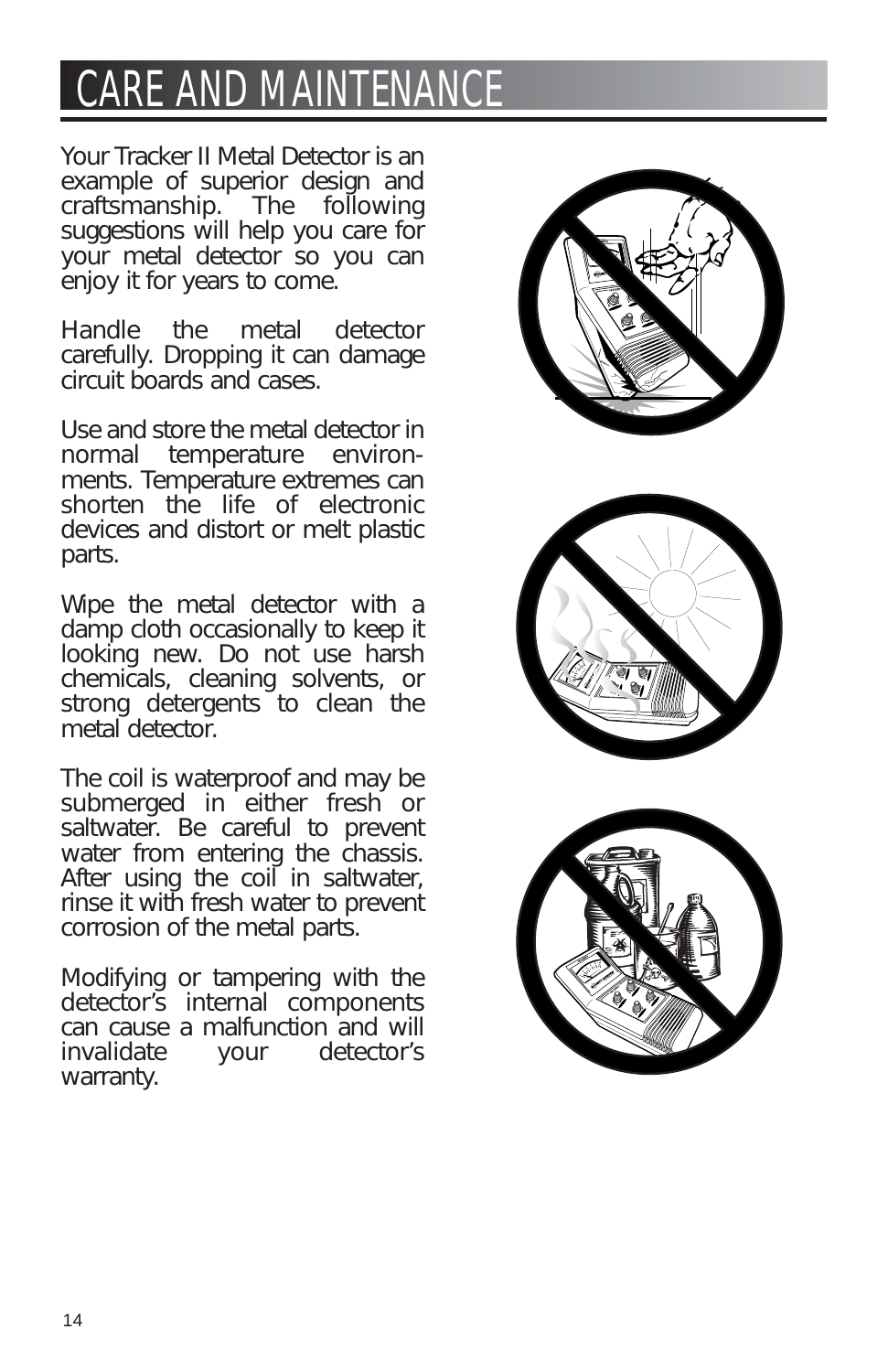## ACCESSORIES

MAXIMIZE YOUR METAL DETECTING EXPERIENCE WITH THESE BOUNTY HUNTER ACCESSORIES



FINDS POUCH *With adjustable waistband and Velcro closure*

DIGGING TOOL *Narrow Spade to minimize damage to environment*

7-INCH COIL COVER *Protect coil bottom from severe surface* 

#### **HEADPHONES**

*Increase battery life and find more deeply buried objects, evidenced by faint signals sometimes undetected with the standard speaker*

> CARRY BAG *Custom-sized to carry your Tracker II. Padded, with space for other accessories*

www.detecting.com